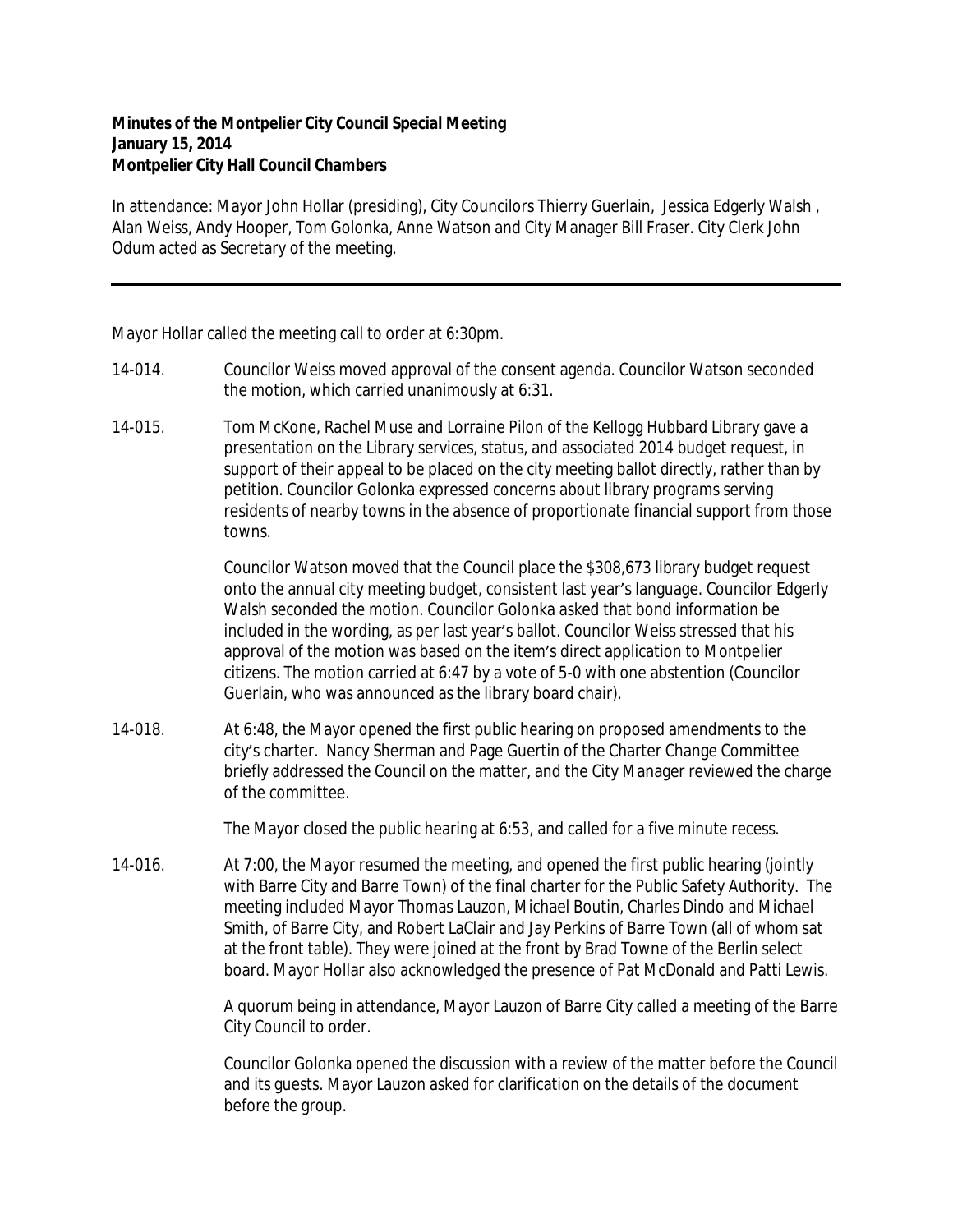Councilor Edgerly Walsh suggested the language be changed to make it easier to bring in other participating towns, without having to amend the document through the legislature.

Representatives from Barre City (led by Mayor Lauzon) broached the dynamics and concerns around the potential for one city dominating the board through the allowance for at-large membership on the board. A brief discussion of the dynamics of electing the at-large members ensued, followed by some discussion of how a municipality could withdraw from the compact. There was also a discussion of the eminent domain provisions, and whether to add a clause allowing veto power over any condemnation by the native municipality of the target parcel. Mr. Boutin echoed Councilor Watson's concerns on the matter.

Councilor Edgerly Walsh had questions about potential protections for municipal staff. Mayor Lauzon described the process of consolidating dispatch services as an illustration of how the charter envisions how such a process would impact staff.

Mr. Perkins had questions about the potential for a municipality (in a four membertown) to be outvoted on a question of service consolidation, and what the implications would be. George Malek of the Central Vermont Chamber of Commerce rose to add to the discussion of the dynamics of the question. Mayor Lauzon stressed the need for flexibility under the charter, identifying possible points of conflict.

Councilor Watson suggested adding a non-voting representative on the governing body who was a public safety professional. Councilor Golonka felt the concerns were addressed through the organizational structure.

Councilor Edgerly Walsh had questions about proposed allowances for ambulance services.

Mayor Lauzon recommended removing the cost-sharing language from the charter to allow more flexibility. There was general acceptance of the idea, and a discussion of how to do so followed. Councilor Golonka offered alternative language.

Councilor Weiss expressed concern about the reception of the document by the legislature, should it contain attachments.

Councilor Guerlain praised the work that had been done and supported the effort.

Councilor Weiss wondered if there may be a continuing role for the current regionalization committee should the project go forward. He also recommended agreed-to language be submitted to the legislature prior to the enabling vote, in order to expedite the process. Mayor Lauzon was dubious about the suggestion.

Ben Eastwood expressed concerns about the amount of input on the proposal from current public safety staff. He suggested that the at-large board members could be chosen from that population. Councilor Watson echoed the concerns.

Mayor Hollar thanked the attendees and closed the public hearing at 8:11. The Barre City Council adjourned their meeting at that time, and the Montpelier Council went into a brief informal recess before resuming the meeting at 8:16.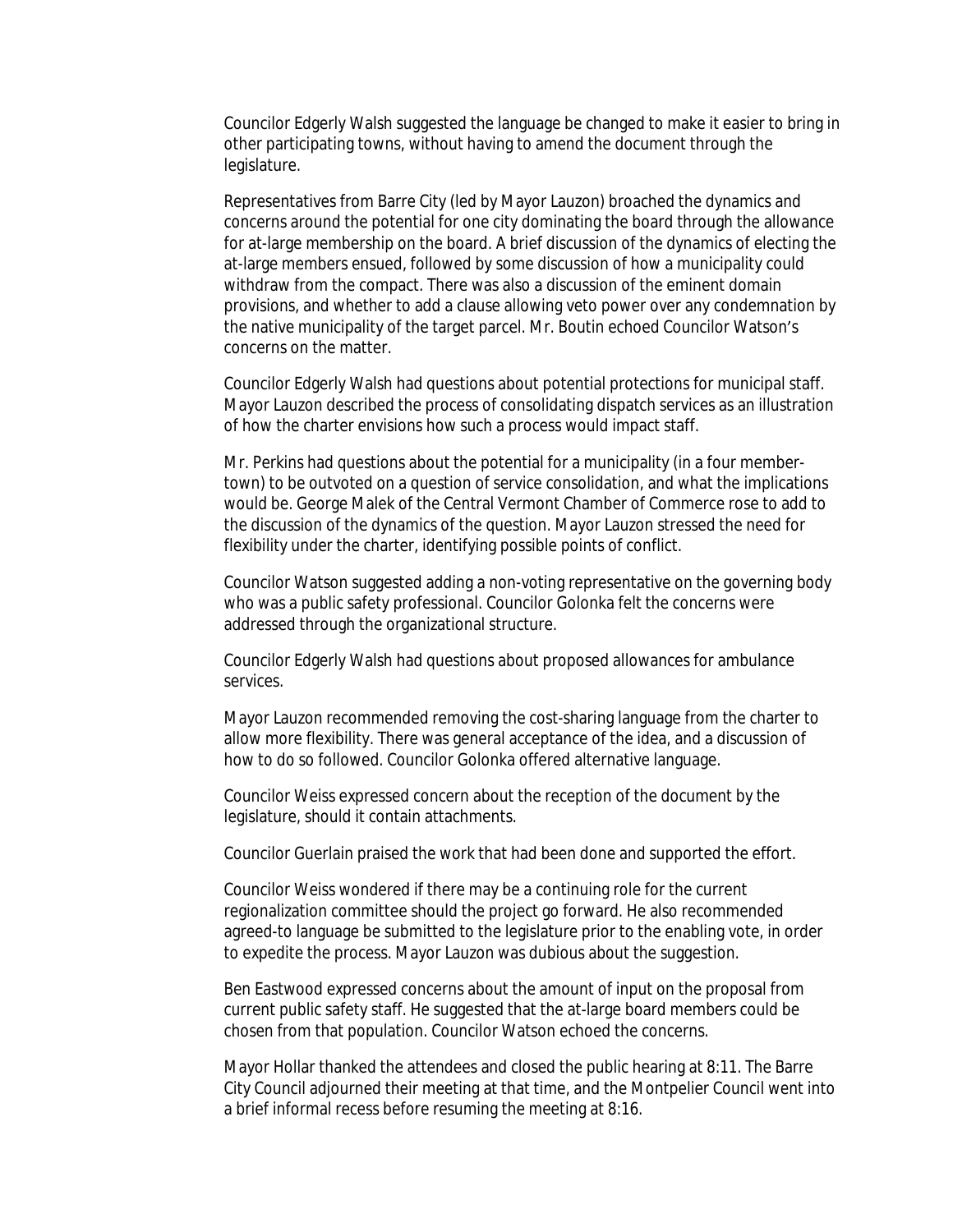14-017. The mayor convened the first public hearing on the proposed FY '15 municipal budget at 8:17pm. Page Guertin approached with questions about the proposed Montpelier Community Fund allocations. Mayor Hollar indicated that the Council had ceded full authority on the applications to the fund board. In response to a question from Councilor Edgerly Walsh, the Mayor indicated that the board had chosen not to reconsider their recommendations, following questions raised at the previous meeting.

> Councilors Guerlain and Watson engaged in a brief back-and-forth about possible adjustments to the board's procedures.

Councilor Weiss asked about the status of the proposed citizen survey.

The Mayor closed the public hearing at 8:27pm.

14-019. The Mayor opened the first public hearing on the proposed warning for March 4, 2014 Annual City Meeting at 8:28. Finance Director Sandra Gallup addressed the Council on the warning.

> Councilor Weiss had questions about one of the draft items, and had further concerns about the relationship between Montpelier Alive and the DID district under Article 11. A review of the DID structure (from the City Manager) followed.

The Mayor closed the public hearing at 8:36pm.

Councilor Hooper moved that the proposed public safety charter language be included on the annual City Meeting ballot. Councilor Guerlain seconded. The motion passed unanimously at 8:37.

- 14-020. Councilor Edgerly Walsh moved that the Council set the date, time, and location of annual City Meeting as Tuesday, March 4th, 2014, from 7:00 A.M. to 7:00 P.M. in the City Hall Auditorium. Councilor Hooper seconded the motion, which carried unanimously at 8:38.
- 14-021. The Mayor opened second reading/public hearing regarding a proposed ordinance change that addresses dog waste at 8:38. A discussion among Councilors of some wording followed.

John Akielaszek rose against the ordinance, testifying that concerns over "off-trail" canine defecation were overstated, and that the proposed provisions were inappropriate. He expressed concern that citizens would be exposed to tick-borne illnesses through the expectation that dogs be followed off defined trails.

Lyn Munno and Susan Ritz responded to Mr. Akielaszek, noting environmental impacts of dog waste and countering with their opinion that the concerns over the prevalence of off-trail waste were not overstated. Mr. Akielaszek followed up, restating his concern.

Councilor Guerlain moved the Council change "defecation" to "pet waste" in the ordinance. Councilor Edgerly Walsh seconded. The motion was agreed to unanimously at 8:56. The Mayor immediately closed the hearing.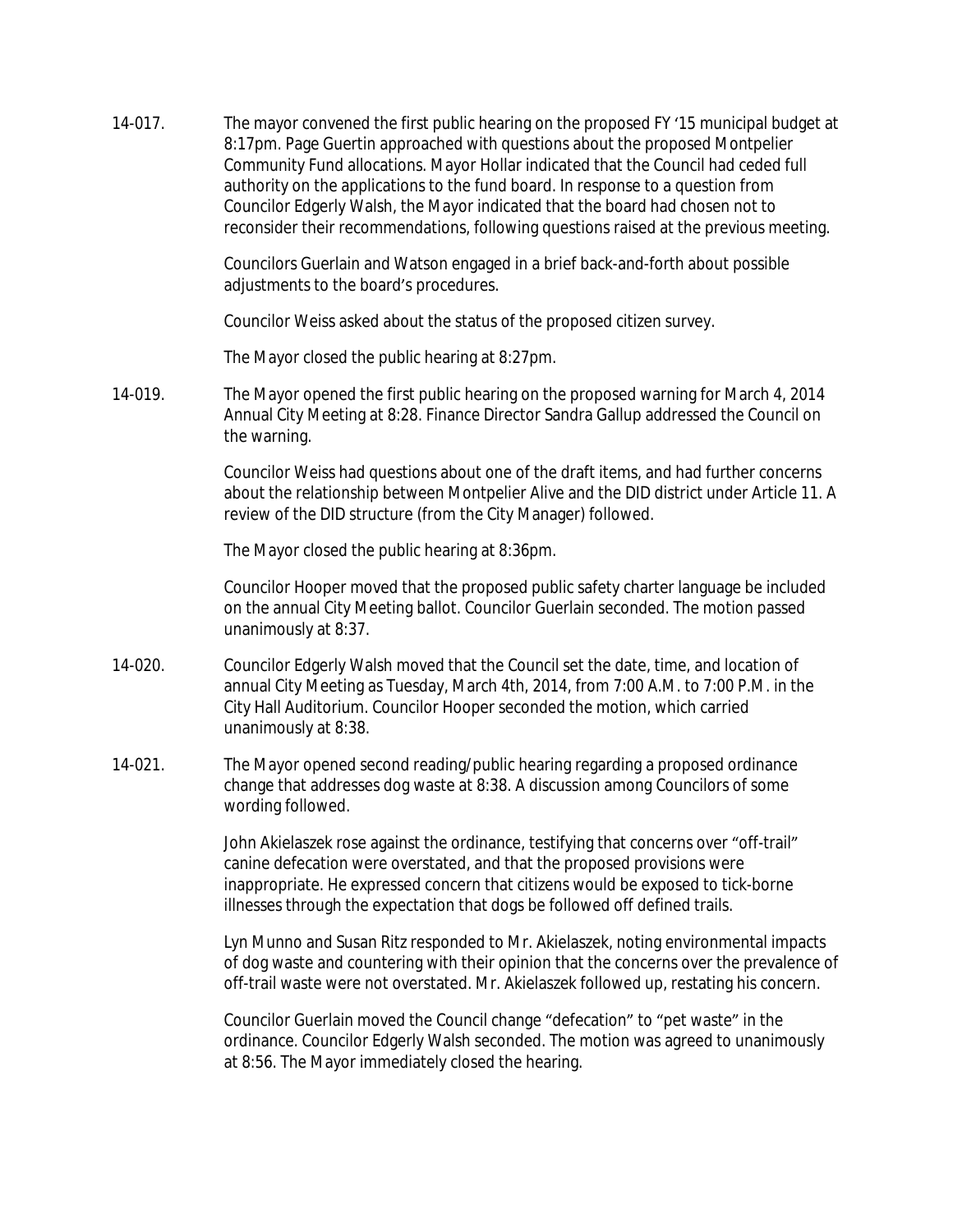Councilor Guerlain moved the Council approve the ordinance as amended. Councilor Edgerly Walsh seconded. The motion was agreed to unanimously at 8:57.

Councilor Weiss asked Parks Director Geoff Beyer about the status of strategizing around the expected arrival of the emerald ash borer to the area.

14-022. On the continued discussion regarding the "public banking initiative," the Mayor again recused himself and passed the gavel to Councilor Golonka, who acted as president of the meeting for the duration of the agenda item. Ben Eastwood continued his advocacy from the prior meeting, responding to Councilor Weiss's concerns over the immediate relevance of the proposed ballot item to the citizens of the city. He also provided clarity on the language of the ballot measure versus the language of the legislative proposal promoted by Senator Anthony Pollina (P/D – Washington).

> Councilor Guerlain moved that the public banking initiative question as proposed be added to the annual city meeting ballot, with the language "call on the state legislature to create a public bank" changed to "call on the state legislature to consider the creation of a public bank." Councilor Hooper seconded. Councilor Weiss repeated his objection, based on inconsistencies between the ballot item language and proposals being discussed in the legislature.

Councilor Guerlain amended his motion to include an allowance for a non-specified parenthetical on the ballot indicating that the article was appearing under a request by some city citizens, rather than the Council. Councilor Hooper (seconder) agreed.

The motion carried 5-1 at 9:14pm, with Councilor Golonka voting in opposition.

14-023. The Mayor resumed his duties as meeting chair and opened the first public hearing (at 9:15pm) to consider proposed amendments to the City's Code of Ordinances: Chapter 10, Motor Vehicles and Traffic, Article VII. Parking and Parking Meter Zones, Sec. 10-713. NIGHT PARKING DURING WINTER, as it relates to additional parking during the overnight winter parking ban; and Article 10-717, LIMITED PARKING, which will address the restriction of non-electric vehicles parking in the space adjacent to the (ev) charging station behind City Hall. Public Works Director Todd Law addressed the Council to explain the proposals and respond to several questions on the particulars offered by councilors.

The Mayor closed the public hearing at 9:32.

14-024. The Mayor opened the first public hearing to consider proposed amendments to the City's Code of Ordinances: Chapter 10, Motor Vehicles and Traffic, Article VII. Parking and Parking Meter Zones, Sec. 10-716. PARKING PROHIBITED, as it relates to vehicles parking on National Life Drive north of the main entrance to the National Life Complex. Mr. Law remained at the table to explain the proposal and entertain Council questions.

The Mayor closed the public hearing at 9:34pm.

14-025. Councilor Guerlain asked that he be replaced as the Council liaison to the Tree Board. Councilor Hooper volunteered to take on the role.

Councilor Watson reported on the Energy Committee's progress on the solar project.